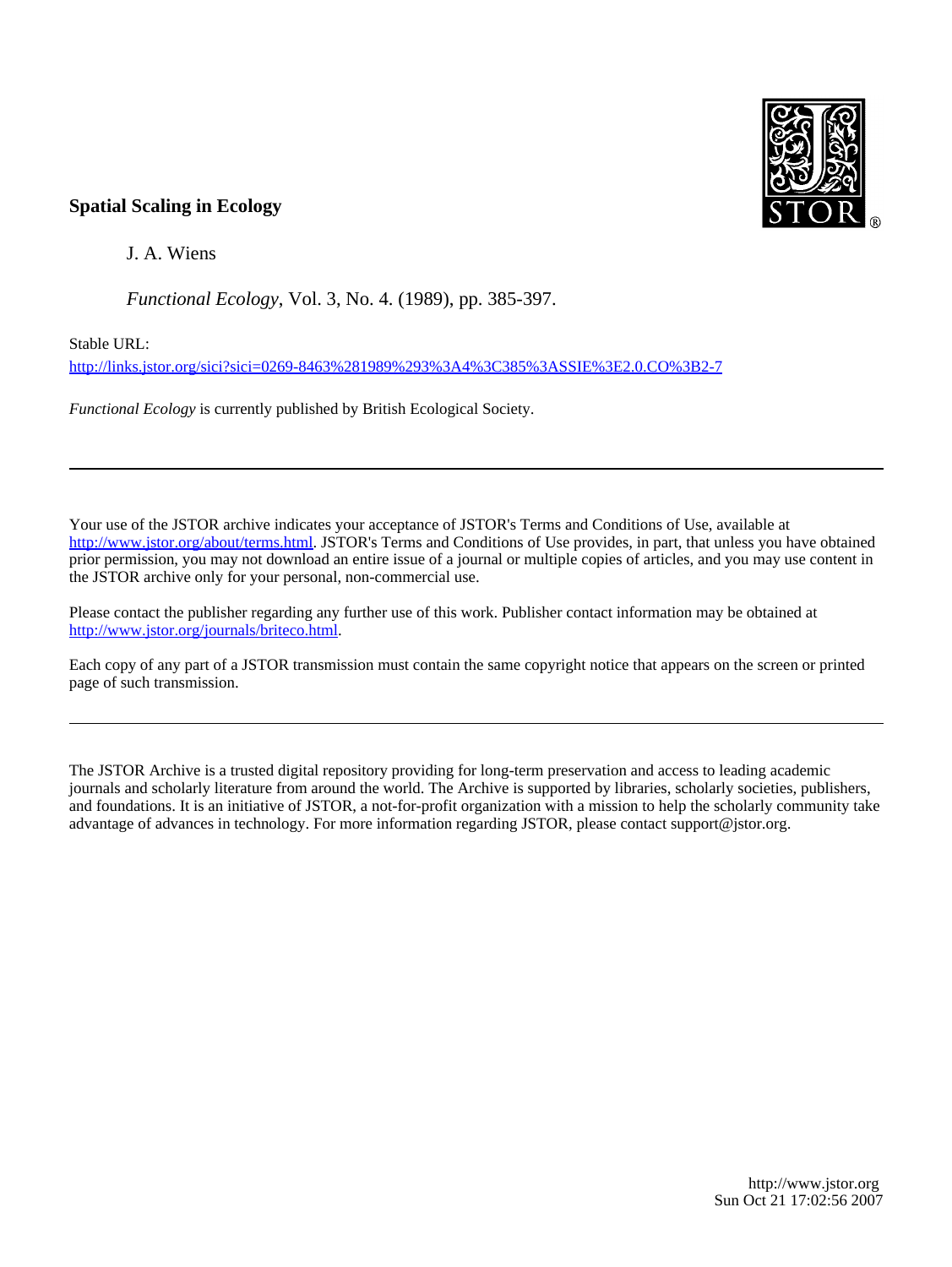# *Functional* ESSAY *REVIEW*  3,385-397 **Spatial scaling in ecology1**

### J. A. WIENS

*Ecology* 1989,

*Department of Biology and Natural Resource Ecology Laboratory, Colorado State University, Fort Collins, Colorado 80523, USA* 

'The only things that can be universal, in a sense, are scaling things'

(Mitchell Feigenbaum2)

### **Introduction**

Acts in what Hutchinson (1965) has called the 'ecological theatre' are played out on various scales of space and time. To understand the drama, we must view it on the appropriate scale. Plant ecologists long ago recognized the importance of sampling scale in their descriptions of the dispersion or distribution of species (e.g. Greig-Smith, 1952). However, many ecologists have behaved as if patterns and the processes that produce them are insensitive to differences in scale and have designed their studies with little explicit attention to scale, Kareiva & Andersen (1988) surveyed nearly 100 field experiments in community ecology and found that half were conducted on plots no larger than 1m in diameter, despite considerable differences in the sizes and types of organisms studied.

Investigators addressing the same questions have often conducted their studies on quite different scales. Not surprisingly, their findings have not always matched, and arguments have ensued. The disagreements among conservation biologists over the optimal design of nature reserves (see Simberloff, 1988) are at least partly due to a failure to appreciate scaling differences among organisms. Controversies about the role of competition in structuring animal communities (Schoener, 1982; Wiens, 1983, 1989) or about the degree of coevolution in communities (Connell, 1980; Roughgarden, 1983) may reflect the

imposition of a single scale on all of the species in the community. Current ecological theories do little to resolve such debates, because most of these theories are mute on scale - they can be applied at any scale on which the relevant parameters can be measured.

Recently, however, ecologist studying a wide range of topics have expressed concern about scaling effects (see Dayton & Tegner, 1984; Wiens *et al.,* 1986a; Giller & Gee, 1987; Meetenmeyer & Box, 1987; Frost *et al.,* 1988; Rosswall, Woodmansee & Risser, 1988). 'Scale' is rapidly becoming a new ecological buzzword.

Scientists in other disciplines have recognized scaling issues for some time. The very foundation of geography is scaling. In the atmospheric and earth sciences, the physical processes that determine local and global patterns are clearly linked (e.g. Schumm & Lichty, 1965; Clark, 1985; Dagan, 1986; Ahnert, 1987) and their importance is acknowledged in hierarchies of scale that guide research and define subdisciplines within these sciences. Physical and biological oceanographers often relate their findings to the spectrum of physical processes from circulation patterns in oceanic basins or large gyres to fine-scale eddies or rips (e.g. Ilaury, McGowan & Wiebe, 1978; Steele, 1978; Legrende & Demers, 1984; Hunt & Schneider, 1987; Platt & Sathyendranath, 1988). Physicists and mathematicians studying fractal geometry, strange attractors, percolation theory, and chaos address scaling as a primary focus of their investigations (Nittman, Daccord & Stanley, 1985; Orbach, 1986; Grebogi, Ott & Yorke, 1987; Gleick, 1987).

Why have ecologists been so slow to recognize scaling? Ecologists deal with phenomena that are intuitively familiar, and we are therefore more likely to perceive and study such phenomena on anthropocentric scales that accord with our own experiences. We have also been somewhat tradition-bound, using quadrats or study plots of a particular size simply because previous workers did. Unlike the physical and earth sciences (and many laboratory disciplines of biology), where our perceptual range has been extended by technology, few tools have been available to expand

385

<sup>&</sup>lt;sup>1</sup> Adapted from the first Katharine P. Douglass Distinguished Lecutre at the Rocky Mountain Biological Laboratory, Gothic, Colorado, 23 July 1987. Quoted in Gleick, 1987, p. 186.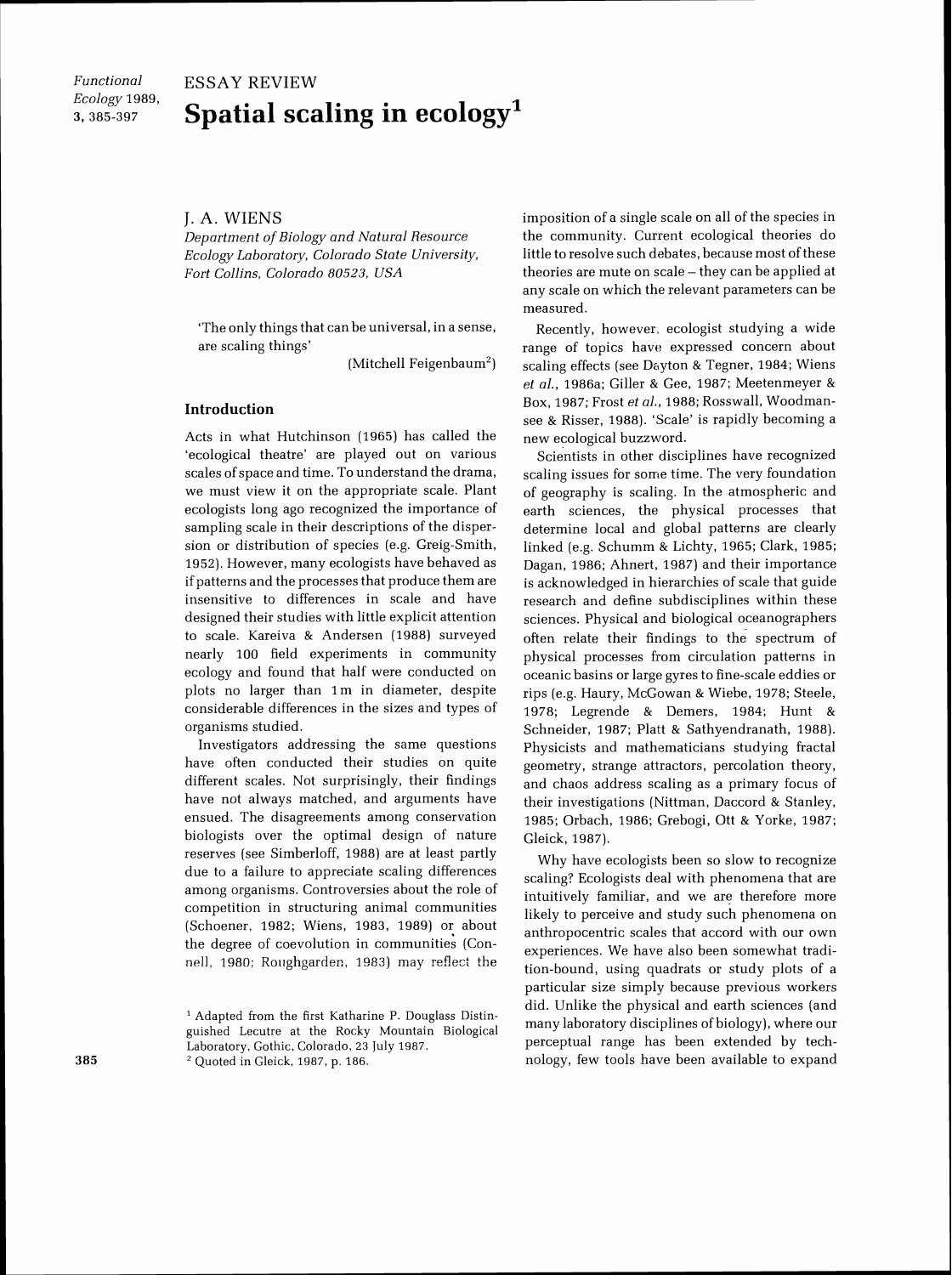**386 our view of ecological phenomena (but see Platt &** *J. A. Wiens* Sathvendranath 1988: Gosz Dahm & Risser Sathyendranath, 1988; Gosz, Dahm & Risser, 1988).

> My thesis in this paper is that scaling issues are fundamental to all ecological investigations, as they are in other sciences. My comments are focused on spatial scaling, but similar arguments may be made about scaling in time.

### **The effects of scale**

#### Some exampies

The scale of an investigation may have profound effects on the patterns one finds. Consider some examples:

In hardwood forests of the north-eastern United States, Least Flycatchers (Empidonax minimus Baird & Baird) negatively influence the distribution of American Redstart (Setophaga ruticilla L.) territories at the scale of 4-ha plots. Regionally, however, these species are positively associated (Sherry & Holmes, 1988). Apparently the broad-scale influences of habitat selection override the local effects of interspecific competition. Similar scale-dependency has been found in the habitat relationships of shrubsteppe birds (Wiens, Rotenberry & Van Horne, 1986b), interspecific associations among plant species (e.g. Beals, 1973) or phytoplankton and zooplankton (Carpenter & Kitchell, 1987), and the patterns of coexistence of mosses colonizing moose dung (Marino, 1988) or of ants on mangrove islands (Cole, 1983).

In the Great Barrier Reef of Australia, the distribution of fish species among coral heads at the scale of patch reefs or a single atoll may be strongly influenced by chance events during recruitment and the species composition of local communities of fish may be unpredictable (Sale, 1988; Clarke, 1988). At the broader scales of atolls or reef systems, community composition is more predictable, perhaps because of habitat selection, niche diversification, or spatial replacement of species within trophic guilds (Ogden & Ebersole, 1981; Anderson et al., 1981; Green, Bradbury & Reichelt, 1987; Galzin, 1987).

 $\bullet$  On the basis of experiments conducted at the scale of individual leaf surfaces, plant physiologists have concluded that stomatal mechanisms regulate transpiration, whereas meterologists working at the broader scale of vegetation have concluded that climate is the principal control (Jarvis& McNaughton, 1986; Woodward, 1987).In a similar manner, most of the variation in litter decomposition rates among different species at a local scale is explained by properties of the litter and the decomposers, but at broader regional scales climatic variables account for most of the variation in decomposition rates (Meentemeyer, 1984).

Domestic cattle grazing in shortgrass prairie use elements of local plant communities quite nonrandomly on the basis of short-term foraging decisions, but use of vegetation types is proportional to their coverage at the broader scale of landscape mosaics (Senft et al., 1987).

The distribution of phytoplankton in marine systems is dominated by horizontal turbulent diffusion at scales up to roughly 1km (Platt, 1972; Denman & Platt, 1975). At somewhat broader scales, phytoplankton growth, zooplankton grazing, and vertical mixing override these local effects (Denman & Platt, 1975; Lekan & Wilson, 1978; Therriault & Platt, 1981). At scales of  $>5 \text{ km}$ , phytoplankton patchiness is controlled largely by advection, eddies, and local upwelling occurring over areas of 1-100 km (Gower, Denman & Holyer, 1980; Legrende & Demers, 1984). The same controls operate in lakes, although the transitions occur at finer scales (Powell et al., 1975).

These examples could easily be extended. The salient point is that different patterns emerge at different scales of investigation of virtually any aspect of any ecological system.

### Linkages between physical and biological scales

In the marine phytoplankton and other aquatic systems, physical features may be primary determinants of adaptations of organisms, and physical and biological phenomena may scale in much the same way. However, in many terrestrial environments, atmospheric and geological influences may often be obscured by biological interactions (Clark, 1985). The relationships between climate and vegetation that are evident at broad scales, for example, may disappear at finer scales, overridden by the effects of competition and other biological processes (Greig-Smith, 1979; Woodward, 1987). Local biological interactions have the effect of decoupling systems from direct physical determination of patterns by introducing temporal or spatial lags in system dynamics or creating webs of indirect effects. However, at broader scales, physical processes may dominate or dissipate these biological effects (Levin, 1989). There are exceptions: plant distributions on fine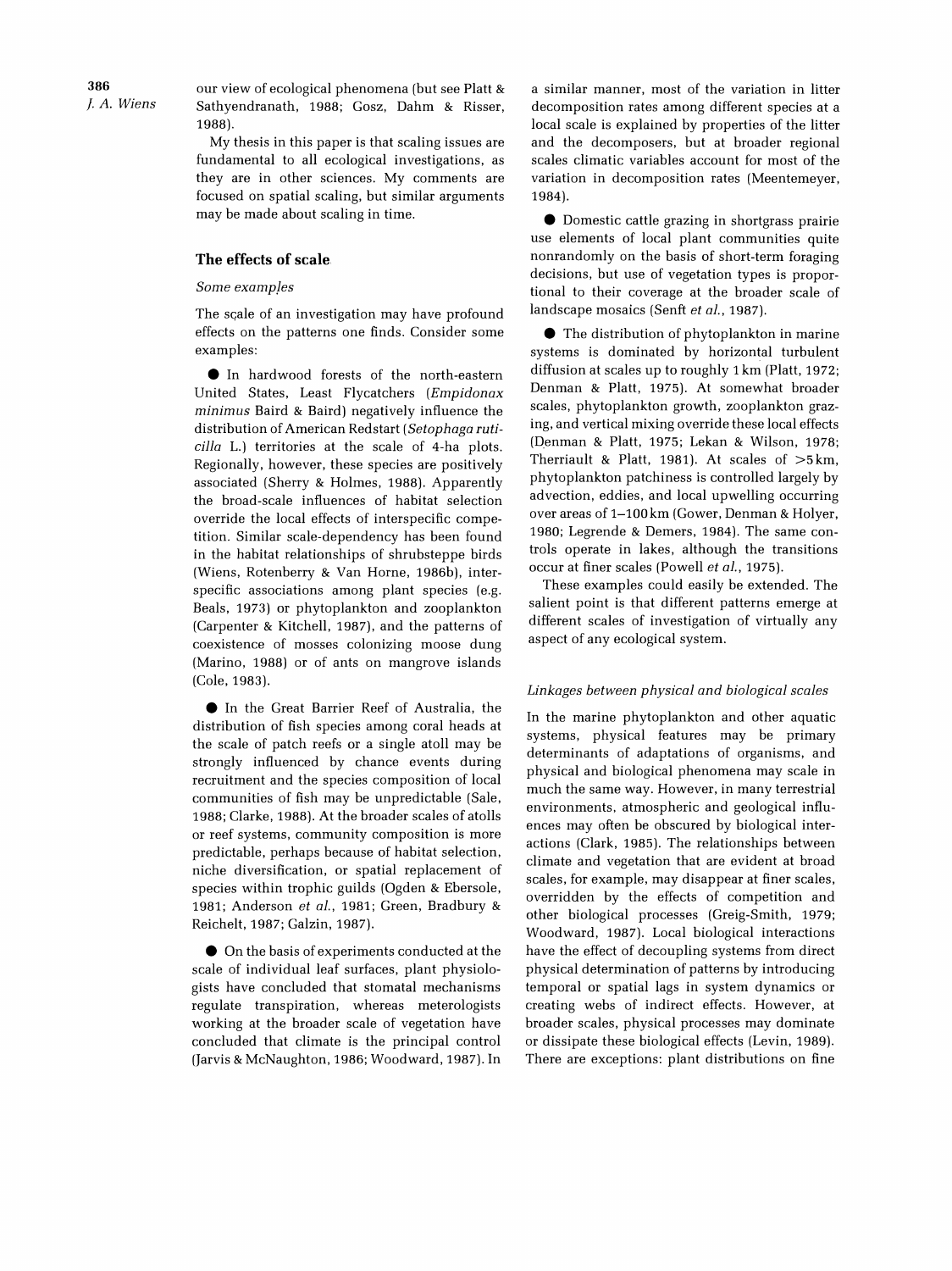**387** scales may be controlled by edaphic or microtopo-*Scale in* **graphic factors, and vegetation may influence** ecology climate at regional scales. climate at regional scales.

### *System openness and the scale of constraints*

Ecological systems become closed when transfer rates among adjacent systems approach zero or when the differences in process rates between adjacent elements are so large that the dynamics of the elements are effectively decoupled from one another. In open systems, transfer rates among elements are relatively high, and the dynamics of patterns at a given scale are influenced by factors at broader scales. However, 'openness' is a matter of scale and of the phenomena considered. At the scale of individual habitat patches in a landscape mosaic, for example, population dynamics may be influenced by between-patch dispersal, but at the broader scale of an island containing that landscape, emigration may be nil and the populations closed. The same island, however, may be open with regard to atmospheric flows or broad-scale climatic influences.

The likelihood that measurements made on a system at a particular scale will reveal something about ecological mechanisms is a function of the openness of the system. The species diversity of a local community, for example, is influenced by speciation and extinction, and by range dynamics at regional or biogeographic scales (Ricklefs, 1987). Changes in population size at a location may reflect regional habitat alterations, events elsewhere in a species' range, or regional abundance and distribution rather than local conditions (May, 1981; Väisänen, Järvinen & Rauhala, 1986; Roughgarden, Gaines & Pacala, 1987; Wiens, 1989). Habitat selection by individuals may be determined not only by characteristics of a given site but by the densities of populations in other habitats over a larger area (O'Connor & Fuller, 1985). den Boer (1981) suggested that small local populations may frequently suffer extinction, only to be reconstituted by emigrants from other areas. The fine-scale demographic instability translates into long-term persistence and stability at the scale of the larger metapopulation (Morrison & Barbosa, 1987; DeAngelis & Waterhouse, 1987; Taylor, 1988).

Ecologists generally consider system openness in the context of how broad-scale processes constrain finer-scale phenomena. This is one of the primary messages of hierarchy theory (Allen & Starr, 1982) and of 'supply-side' ecology (Roughgarden *et al.,* 1987) and it is supported by

studies of the temporal dynamics of food webs as well (Carpenter, 1988). However, the ways in which fine-scale patterns propagate to larger scales may impose constraints on the broad-scale patterns as well (Huston, DeAngelis & Post, 1988; Milne, 1988). Ecologists dealing with the temporal development of systems (e.g. forest insect epidemics: Barbosa & Schultz, 1987; Rykiel *et al.,* 1988) recognize this sensitivity to small differences in fine-scale initial conditions as the effects of historical events on the subsequent state of the system.

#### *Extent and grain*

Our ability to detect patterns is a function of both the *extent* and the *grain'* of an investigation (O'Neill *et al.,* 1986). Extent is the overall area encompassed by a study, what we often think of (imprecisely) as its scale<sup>2</sup> or the population we wish, to describe by sampling. Grain is the size of the individual units of observation, the quadrats of a field ecologist or the sample units of a statistician (Fig. 1). Extent and grain define the upper and lower limits of resolution of a study; they are analogous to the overall size of a sieve and its mesh size, respectively. Any inferences about scaledependency in a system are constrained by the extent and grain of investigation  $-$  we cannot generalize beyond the extent without accepting the assumption of scale-independent uniformitarianism of patterns and processes (which we know to be false), and we cannot detect any elements of patterns below the grain. For logistical reasons, expanding the extent of a study usually also entails enlarging the grain. The enhanced ability to detect broad-scale patterns carries the cost of a loss of resolution of fine-scale details.

#### *Variance, equilibrium and predictability*

When the scale of measurement of a variable is changed, the variance of that variable changes. How this happens depends on whether grain or extent is altered. Holding extent constant, an increase in the grain of measurement generally decreases spatial variance. In a perfectly homogeneous area (i.e. no spatial autocorrelation among

<sup>&</sup>lt;sup>1</sup> This use of 'grain' differs from that of MacArthur & Levins (1964), who considered grain to be a function of how animals exploit resource patchiness in environments.

<sup>&</sup>lt;sup>2</sup> Note that what is a fine scale to an ecologist is a large scale to a geographer or cartographer, who express scale as a ratio (e.g. 1:250000 is a smaller scale than 1:50000).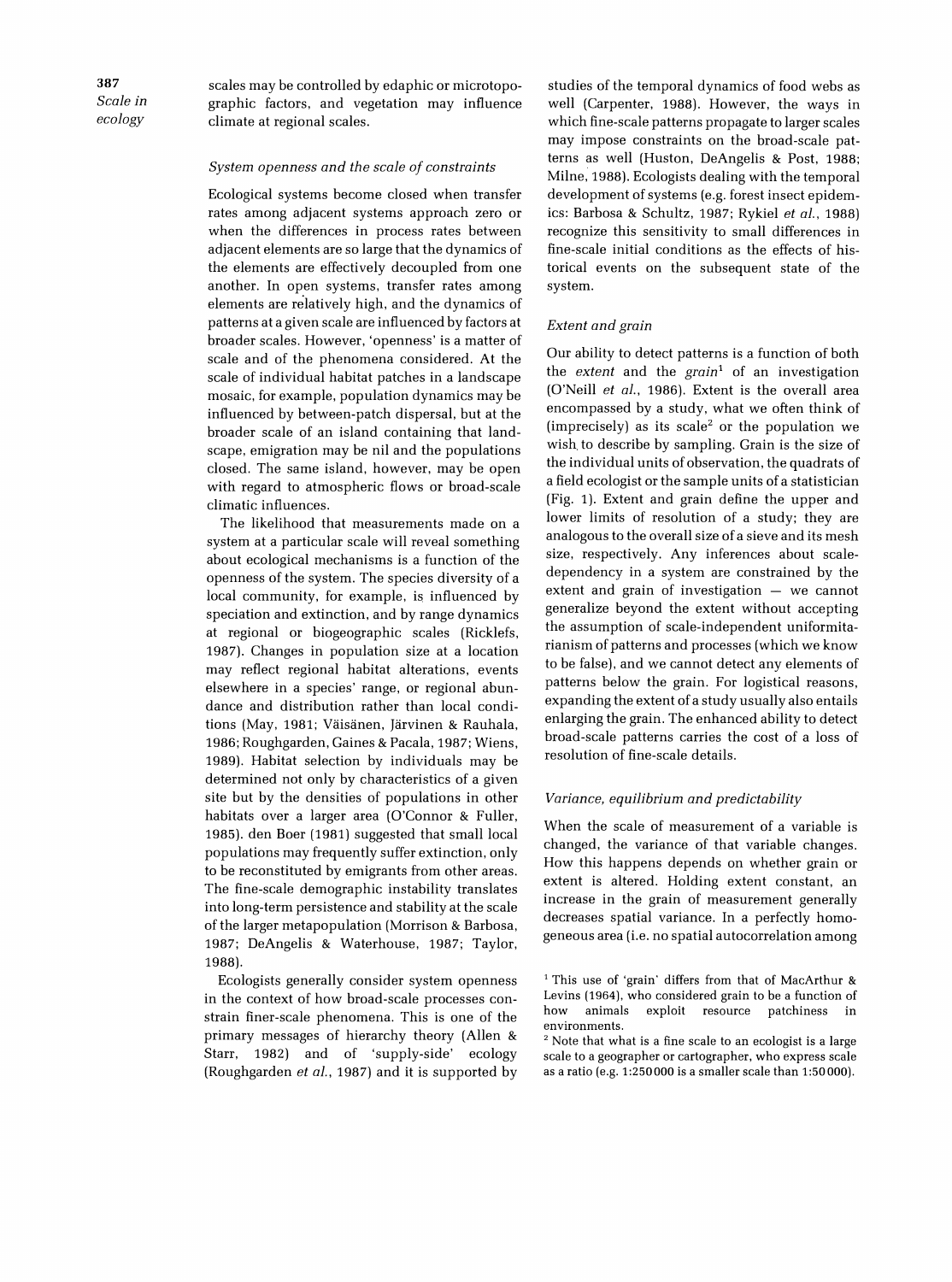

**Fig. 1.** The effects of changing the grain and extent of a study in a patchy landscape. As the extent of the study is increased (large squares), landscape elements that were not present in the original study area are encountered. As the grain of samples is correspondingly increased (small squares), small patches that initially could be differentiated are now included within samples and the differences among them are averaged out.

sample locations), the log-log plot of variance versus grain (or N) has a slope of  $-1$  (Fig. 2a). In a heterogeneous area, this slope will generally be between -1 and 0 (O'Neill *et al.,* unpublished), although the relationship may be curvilinear (Fig. 2a; Levin, 1989). As grain increases, a greater proportion of the spatial heterogeneity of the system is contained within a sample or grain and is lost to our resolution, while between-grain heterogeneity (= variance) decreases (Fig. 2b). If the occurrence of species in quadrats is recorded based on a minimal coverage criterion, rare species will be less likely to be recorded as grain size increases; this effect is more pronounced if the species are widely scattered in small patches than if they are highly aggregated (Turner et *al.,* unpublished), If the measurement criterion is simply the presence or absence of species in quadrats. however, more rare species will be recorded as grain increases, and diversity will increase rather than decrease with increasing grain. Exactly how variance changes with grain scale thus depends on the magnitude and form of the heterogeneity of an area (Milne, 1988, unpublished; Palmer. 1988) and on the type of measurement taken.

Spatial variance is also dependent on the extent of an investigation. Holding grain constant, an increase in extent will incorporate greater spatial heterogeneity, as a greater variety of patch types or landscape elements is included in the area being studied (Fig. 1). Between-grain variance increases with a broadening of scale (extent) (Fig. 2b).

These considerations also relate to the patterns of temporal variation or equilibrium of ecological systems. Ecologists have often disagreed about whether or not ecological systems are equilibria1 (e.g.Wiens, 1984, in press; Chesson & Case, 1986; DeAngelis & Waterhouse, 1987; Sale, 1988). Whether apparent 'equilibrium' or 'nonequilibrium' is perceived in a system clearly depends on the scale of observation. Unfortunately, current theories provide little guidance as to what we might expect: models in population biology (e.g. May & Oster, 1976; Schaffer, 1984; May, 1989) and physics (Gleick, 1987) show that order and stability may be derived at broad scales from finer-scale chaos or that fine-scale determinism may produce broad-scale chaos, depending on circumstances. Perhaps ecological systems follow principles of universality, their final states at broad scales depending on general system properties rather than fine-scale details (cf. Feigenbaum, 1979). Brown (1984) has championed this view, but we still know far too little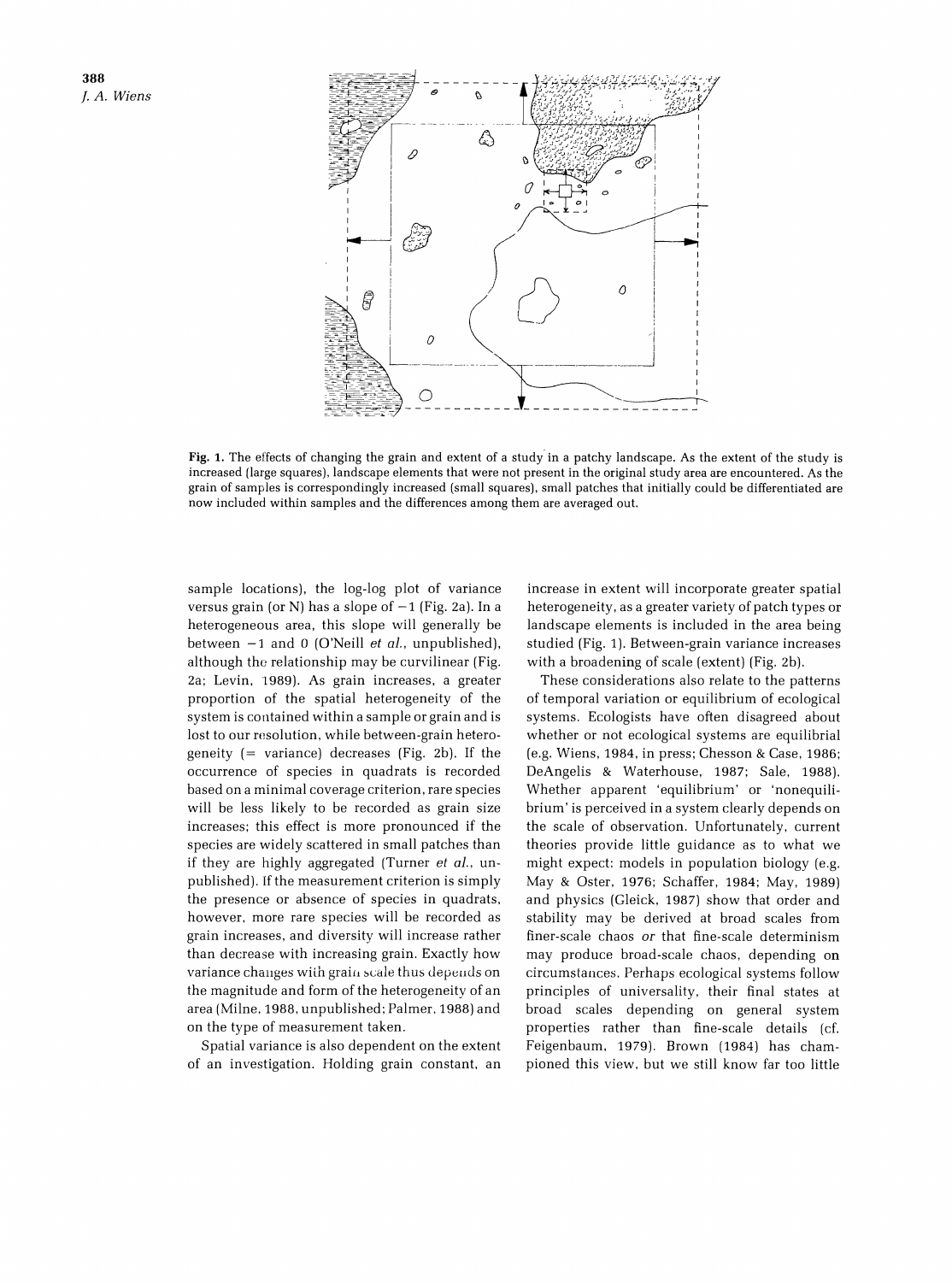*389 Scale in ecology* 



Fig. 2. (a) As the grain of samples becomes larger, spatial variance in the study system as a whole decreases, albeit differently for homogeneous and heterogeneous areas. This is related to the within- and between-grain (sample) components of variation. (b) With increasing grain scale, less of the variance is due to differences between samples and more of the overall variation is included within samples (and therefore averaged away). An increase in the extent of the investigation may increase the beweengrain component of variance by adding new patch types to the landscape surveyed (Fig. I), but within-grain variance is not noticeably affected.

about the scaling behaviour of ecological systems to consider universality as anything other than an intriguing hypothesis.

#### *Predictability and space-time scaling*

Because the effects of local heterogeneity are averaged out at broader scales, ecological patterns often appear to be more predictable there. Whether or not the predictions are mechanistically sound depends on the importance of the fine-scale details. The Lotka-Volterra competition equations may predict competitive exclusion of species that in fact are able to coexist because of fine-scale spatial heterogeneity that is averaged away (e.g. Moloney, 1988). These predictions are not really scale-independent but are instead insensitive to important scale-dependent changes.

Our ability to predict ecological phenomena depends on the relationships between spatial and temporal scales of variation (Fig. **3).** With increased spatial scale, the time scale of important processes also increases because processes operate at slower rates, time lags increase, and indirect effects become increasingly important (Delcourt, Delcourt & Webb, 1983; Clark, 1985). The dynamics of different ecological phenomena in different systems, however, follow different trajectories in space and time. An area of a few square metres of grassland may be exposed to ungulate grazing for only a few seconds or minutes, whereas the temporal scale of microtines in the same area may be minutes to hours and that of soil arthropods days to months or years. There are no standard functions that define the appropriate units for such space-time comparisons in ecology. Moreover, the continuous linear scales we use to measure space and time may not be appropriate for organisms or processes whose dynamics or rates vary discontinuously (e.g. 'physiological time' associated with diapause in insects; Taylor, 1981).

Any predictions of the dynamics of spatially broad-scale systems that do not expand the temporal scale are *pseudopredictions.* The predictions may seem to be quite robust because they are made on a fine time scale relative to the actual dynamics of the system (Fig. 3), but the mechanistic linkages will not be seen because the temporal extent of the study is too short. It is as if we were to take two



**Fig. 3.** As the spatial scaling of a system increases, so also does its temporal scaling, although these space-time scalings differ for different systems. Studies conducted over a long time at fine spatial scales have low predictive capacity. Investigations located near to the space-time scaling functions have high predictive power. Shortterm studies conducted at broad spatial scales generally have high apparent predictability (pseudopredictability) because the natural dynamics of the system are so much longer than the period of study. Often, ecologists and resource managers have been most interested in making and testing predictions on relatively short time scales, regardless of the spatial scale of the investigation.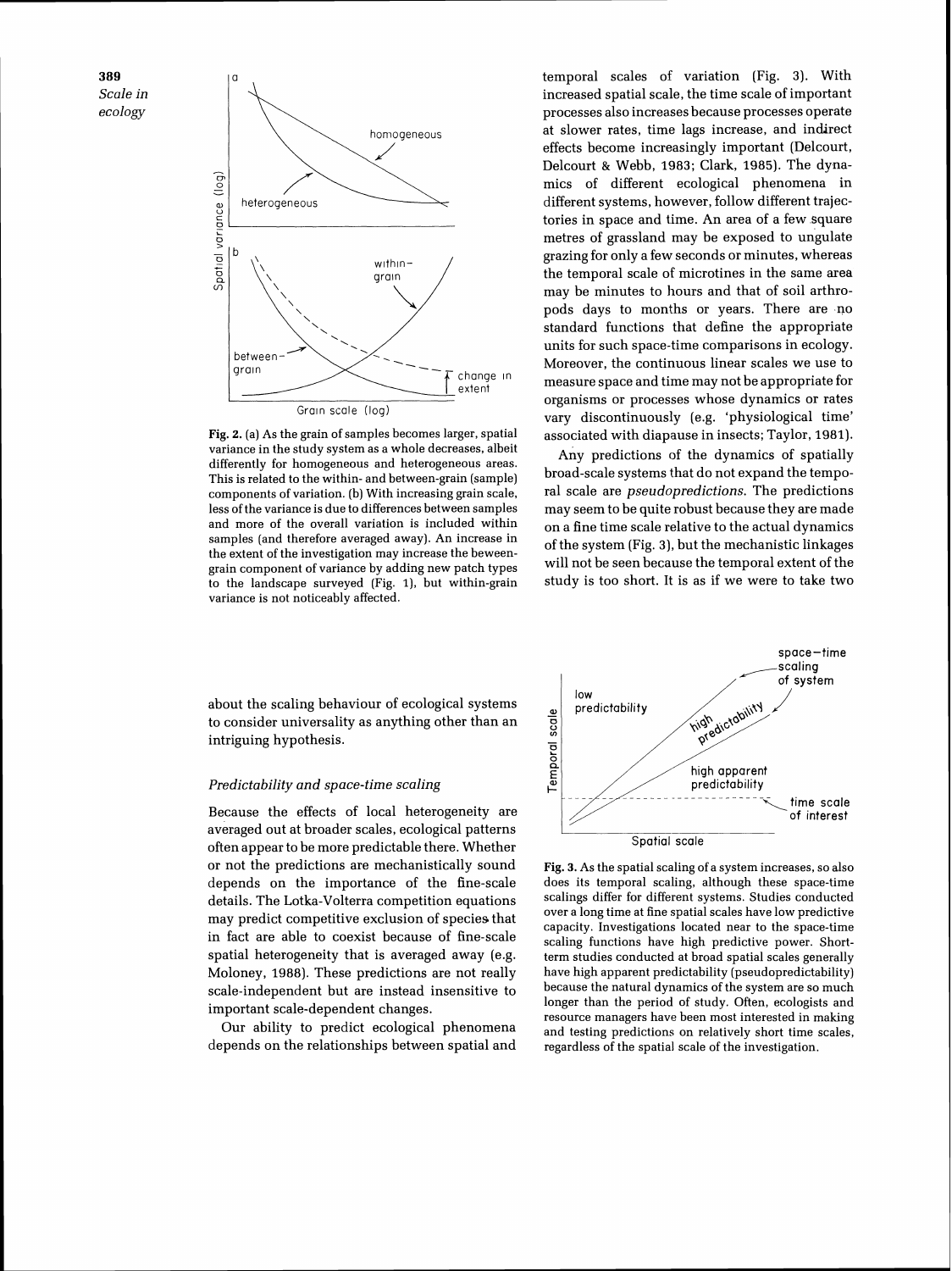390 snapshots of a forest a few moments apart and use likely to emerge at broader scales. Because the *J. A. Wiens* the first to predict the second. This problem may time-frame of ecological processes tends to be *I. A. Wiens* the first to predict the second. This problem may time-frame of ecological processes tends to be be particularly severe in resource management longer at broader scales (Fig. **3),** long-term investidisciplines, where the application of policies to gations are more often necessary to reveal the large areas is often based on very short-term dynamics of the system. The scale of investigation studies. thus determines the range of patterns and pro-

tively fine scales differ from those at relatively we are clever at devising explanations of what we broad scales (Table 1), and these differences see, we may think we understand the system when influence the ways ecologists can study the we have not even observed it correctly. systems. The possibilities for conducting replicated experiments vary inversely with the scale of investigation. The potential for sampling errors **Dealing with scale**  of several kinds are greater at finer scales, although *Scale arbitrariness* the intensity of sampling is generally lower at greater detail about the biological mechanisms is to compare patterns among several arbitrarily<br>underlying patterns, but generalizations are more selected points on a scale spectrum. In his analysis underlying patterns, but generalizations are more

dynamics of the system. The scale of investigation cesses that can be detected. If we study a system at an inappropriate scale, we may not detect its *Detecting patterns and inferring processes* actual dynamics and patterns but may instead The characteristics of ecological systems at rela- identify patterns that are artifacts of scale. Because

The most common approach to dealing with scale

**Table** 1.General characteristics of various attributes of ecological systems and investigations at fine and broad scales of study. 'Fine' and 'broad' are defined relative to the focus of a particular investigation, and will vary between studies.

| Attribute                                                       | Scale                                                            |                        |
|-----------------------------------------------------------------|------------------------------------------------------------------|------------------------|
|                                                                 | Fine                                                             | <b>Broad</b>           |
| Number of variables important in correlations                   | many                                                             | few                    |
| Rate of processes or system change                              | fast                                                             | slow                   |
| Capacity of system to track short-term environmental variations | high                                                             | low                    |
| Potential for system openness                                   | high                                                             | low                    |
| Effects of individual movements on patterns                     | large                                                            | small                  |
| Type of heterogeneity                                           | patch                                                            | landscape<br>mosaic    |
| Factors influencing species' distribution                       | resource/habitat<br>distribution,<br>physiological<br>tolerances | barriers.<br>dispersal |
| Resolution of detail                                            | high                                                             | low                    |
| Sampling adequacy (intensity)                                   | good                                                             | poor                   |
| Effects of sampling error                                       | large                                                            | small                  |
| Experimental manipulations                                      | possible                                                         | difficult              |
| Replication                                                     | possible                                                         | difficult              |
| Empirical rigor                                                 | high                                                             | low                    |
| Potential for deriving generalizations                          | low                                                              | high                   |
| Form of models                                                  | mechanistic                                                      | correlative            |
| Testability of hypotheses                                       | high                                                             | low                    |
| Surveys                                                         | quantitative                                                     | qualitative            |
| Appropriate duration of study                                   | short                                                            | long                   |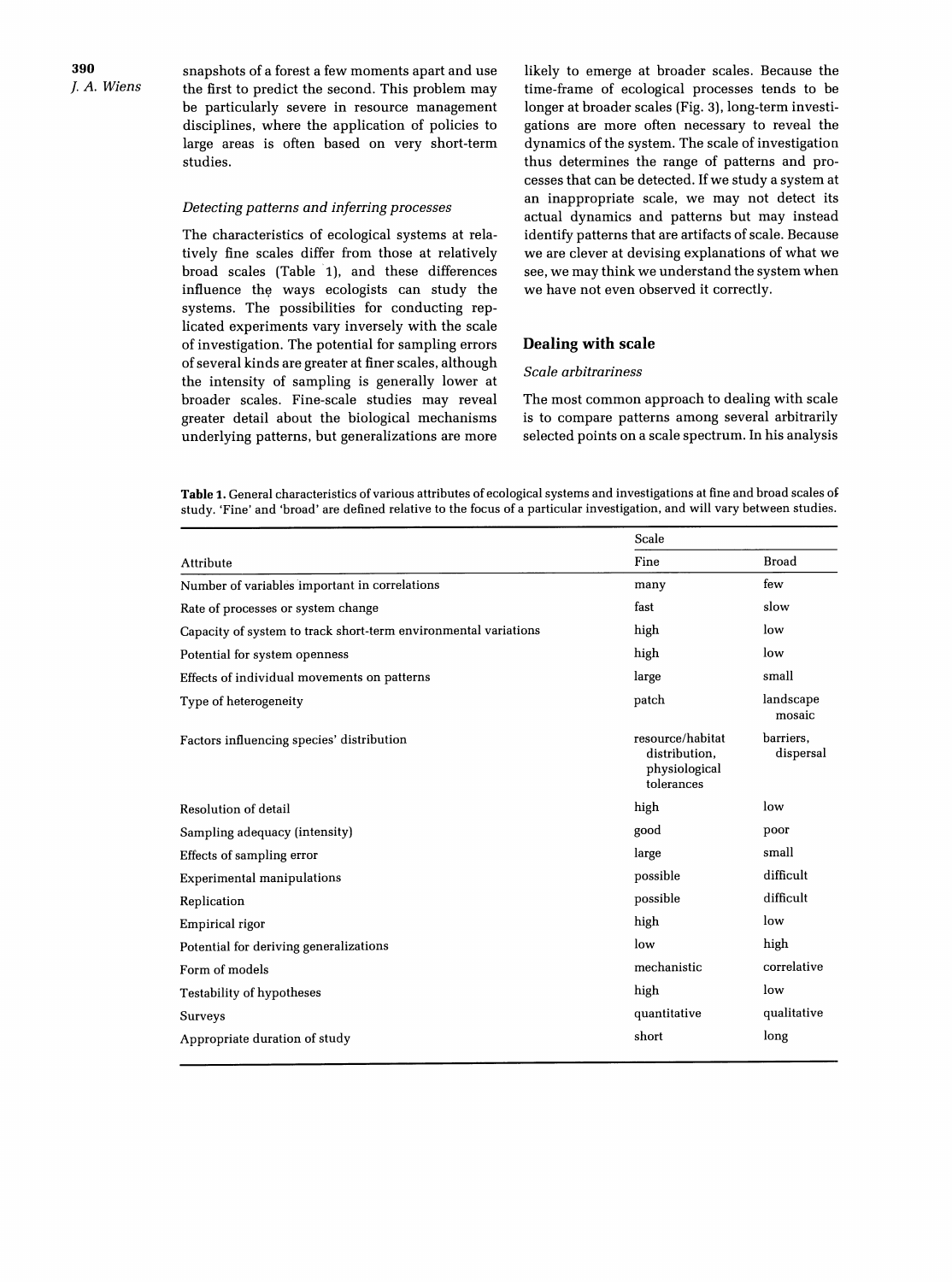**391**  *Scale in ecology* 

of reef-fish communities, for example, Galzin (1987) compared distributions within a single transect, among several transects on the same island, and among five islands. Roughgarden *et al.*  (1987) compared the dynamics of rocky intertidal barnacle communities and assemblages of *Anolis*  lizards on islands at 'small', 'medium', and 'large' spatial scales. Senft *et al.* (1987) examined herbivore foraging in relation to vegetation patterns at the scales of the local plant community, the landscape, and the region. Multiscale studies of birds have considered patterns at three to five scales, and Wiens *et al.* (1986a) recognized four scales of general utility in ecological investigations.

In these examples, the definition of the different scales makes intuitive sense and the analyses reveal the scale-dependency of patterns. Casting the relationships in the context of hierarchy theory (Allen & Starr, 1982; O'Neill *et al.,* 1986) may further sharpen our focus on scaling by emphasizing logical and functional linkages among scales. The scales chosen for analysis are still arbitrary, however: they tend to reflect hierarchies of spatial scales that are based on our own perceptions of nature. Just because these particular scales seem 'right' to us is no assurance that they are appropriate to reef fish, barnacles, anoles, cattle, or birds. We need nonarbitrary, operational ways of defining and detecting scales.

#### *Dependence on objectives and organisms*

What is an 'appropriate' scale depends in part on the questions one asks. Behavioural ecologists, population ecologists, and ecosystem ecologists, for example, all probe the relationship between resources and consumers, but differences in their objectives lead them to focus their investigations at different scales (Pulliam & Dunning, 1987). Conservation of key species or habitats may target particular patches or landscape fragments for management, whereas programmes emphasizing species richness or complexes of communities may concentrate on preserving broader-scale landscape mosaics (Noss, 1987; Scott *et al.,* 1987).

Differences among organisms also affect the scale of investigation. A staphylinid beetle does not relate to its environment on the same scales as a vulture, even though they are both scavengers. What is a resource patch to one is not to the other. The scale on which an oak tree 'perceives' its environment differs from that of an understorey bluebell or a seedling oak (Harper, 1977). Local populations of vagile organisms may be linked together into larger metapopulations and their dynamics may be less sensitive to the spatial configuration of local habitat patches than more sedentary species (Morrison & Barbosa, 1987; Fahrig & Paloheimo, 1988; Taylor, 1988). Chronically rare species may follow different dispersal and scaling functions than persistently common species. Consumers that use sparse or clumped resources are likely to operate at larger spatial scales than those using abundant or uniformly distributed resources, especially if the resources are critical rather than substitutable (Tilman, 1982; O'Neill *eta].,*1988).

Such scaling differences among organisms may be viewed in terms of 'ecological neighbourhoods' (Addicott *et al.,* 1987) or 'ambits' (Hutchinson, 1953; Haury *et al.,* 1978); areas that are scaled to a particular ecological process, a time period, and an organism's mobility or activity. The ecological neighbourhood of an individual's daily foraging may be quite different from that of its annual reproductive activities. The ecological neighbourhood of the lifetime movements of a tit in a British woodland may comprise an area of a few square kilometres whereas a raptor may move over an area of hundreds or thousands of square kilometres; a nomadic teal of ephemeral desert ponds in Australia may range over the entire continent. Incidence functions (Diamond, 1975) or fragmentation response curves (Opdam, Rijsdijk & Hustings, 1985) depict the ecological neighbourhoods of species with respect to colonization and persistence of populations in areas of different sizes (scales).

To some extent, differences in ecological neighbourhoods among taxa parallel differences in body mass. This raises the possibility of using allometric relationships (e.g. Calder, 1984) to predict scaling functions for organisms of different sizes. On this basis, for example, one might expect the scale of the home range of a 20-g lizard to be approximately 0.3 ha, whereas that of a 20-g bird would be in the order of 4 ha; the parallel scale for a 200-g bird would be 92ha. Although such an approach ignores variation in allometric relationships associated with diet, age, season, phylogeny, and a host of other factors, it may still provide an approximation of organism-dependent scaling that is less arbitrary than those we usually use.

Because species differ in the scales of their ecological neighbourhoods, studies of interactions among species may be particularly sensitive to scaling. The population dynamics of predators and of their prey, for example, may be influenced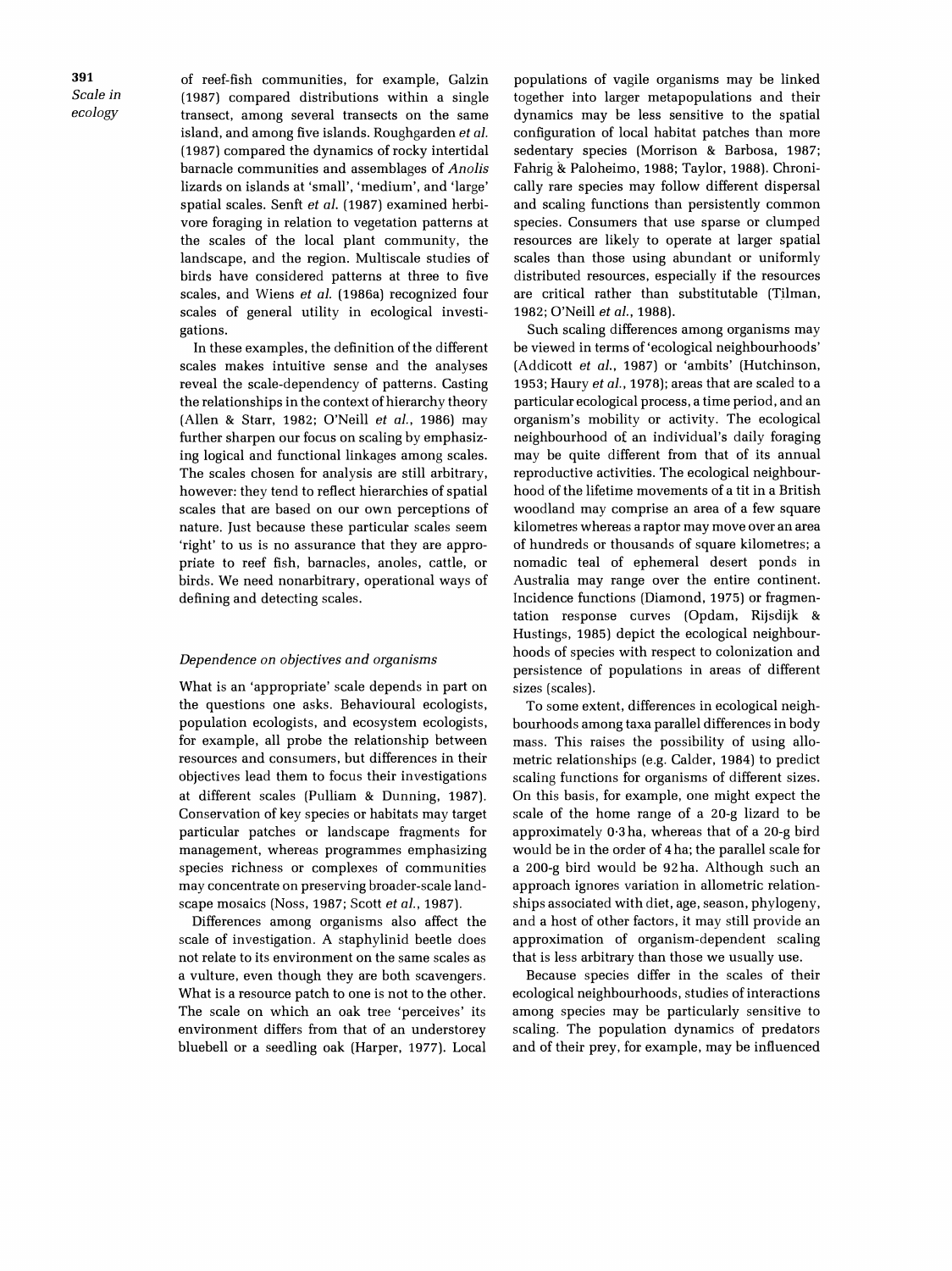

**Fig.** 4. (A) The domain of scale of a particular ecological phenomenon (i.e. a combination of elements of a natural system, the questions we ask of it, and the way we gather observations) defines a portion of the scale spectrum within which process-pattern relationships are consistent regardless of scale. Adjacent domains are separated by transitions in which system dynamics may appear chaotic. If the focus is on phenomena at a particular scale domain, studies conducted at finer scales will fail to include important features of pattern or causal controls; studies restricted to broader scales will fail to reveal the pattern or mechanistic relationships because such linkages are averaged out or are characteristic only of the particular domain. Comparative investigations based on sampling the scale spectrum at different points in relation to the distribution of scale domains and transitions (solid and dashed vertical arrows) will exhibit different patterns. (B) If a reductionist approach is adopted to examine patterns found at a particular scale of study, the findings (and inferences about causal mechanisms) will differ depending on how far the reductionism is extended toward finer scales and how many domains are crossed (compare a, b, and c).

by factors operating on different scales (Hen- changes in patterns and processes. If this is so, geveld, 1987), and attempts to link these dynamics generalizations will be hard to find, for the range of directly without recognizing the scale differences extrapolation of studies at a given scale will be may lead to greater confusion than enlightenment. severely limited. If the scale spectrum is not The competitive interactions among species scal-<br>continuous, however, there may be *domains* of ing the environment in similar ways may be more scale (Fig. 4a), regions of the spectrum over which, direct or symmetrical than those between for a particular phenomenon in a particular ecoloorganisms that share resources but operate on gical system, patterns either do not change or quite different scales. If we arbitrarily impose a change monotonically with changes in scale. particular scale (e.g. quadrat size) on a community Domains are separated by relatively sharp transiof organisms that operate on different scales, we tions from dominance by one set of factors to truncate the interactions to different degrees for dominance by other sets, like phase transitions in different species. physical systems. Normally well-behaved deterministic systems may exhibit unpredictable behaviour at such transitions (Kitchell *et* al., Domains of scale 1988), and nonlinear relations may become un-Scale-dependency in ecological systems may be stable (O'Neill, personal communication). The continuous, every change in scale bringing with it resulting chaos makes translation between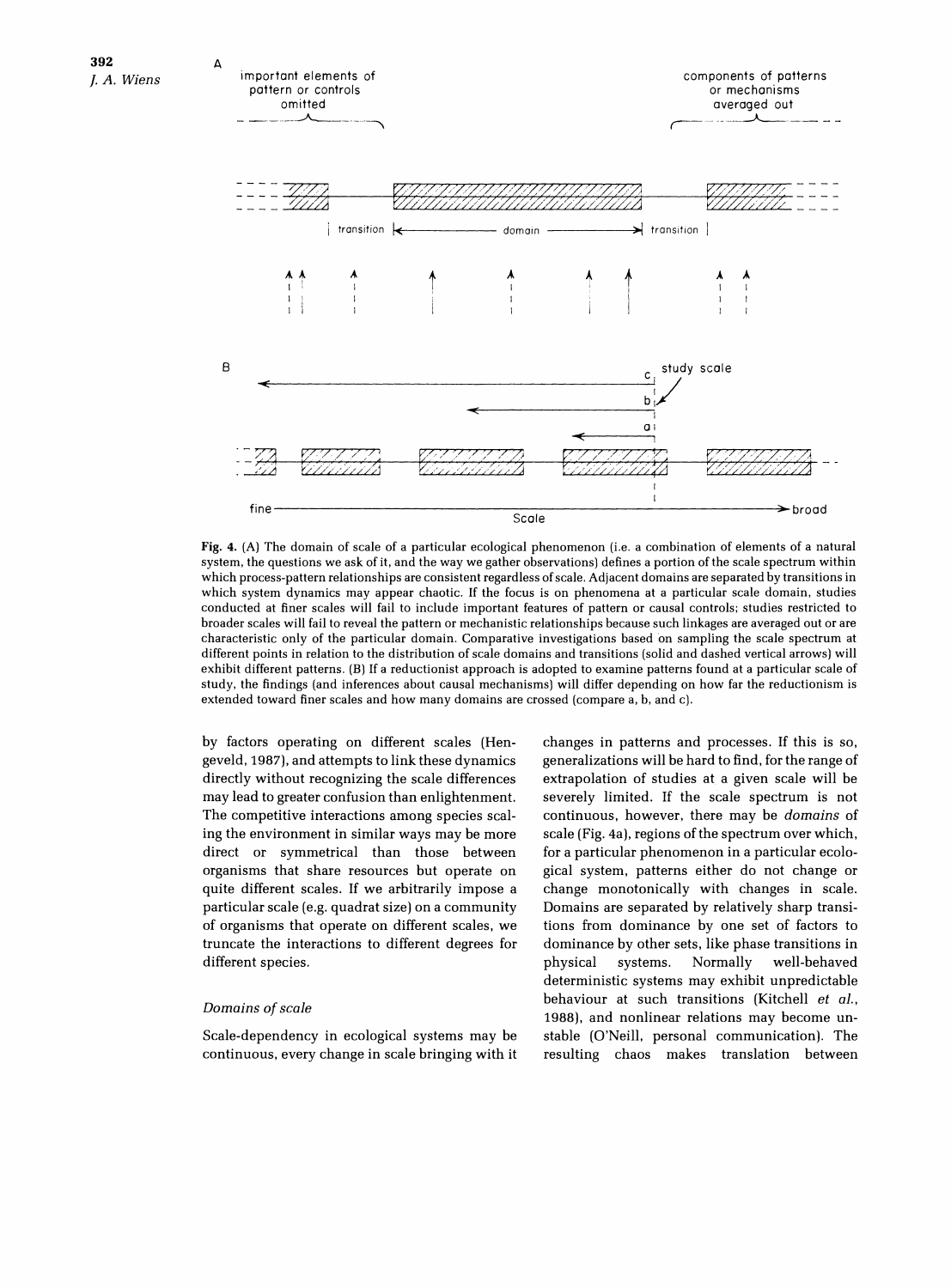**393 domains difficult (Heaps & Adam, 1975; May,** Scale in a 1989) The argument over the relative merits of 1989). The argument over the relative merits of *ecology*  linear versus nonlinear models in ecology (e.g. Patten, 1983) may reflect a failure to recognize the differences in system dynamics within versus between domains.

How may we recognize domains of scale in a way that avoids the arbitrary imposition of preconceived scales or hierarchical levels on natural variation? Several statistical approaches are based on the observation that variance increases as transitions are approached in hierarchical systems (O'Neill *et al.,* 1986). If quadrats in which plant species abundances have been recorded are aggregated into larger and larger groupings, the variance of differences in abundance between pairs of contiguous groups fluctuates as a function of group size (scale). Peaks of unusually high variance indicate scales at which the between-group differences are especially large, suggesting that this may represent the scale of natural aggregation or patchiness of vegetation in the communities (Greig-Smith, 1952, 1979), the boundary of a scale domain. Similar techniques may be used to analyse data gathered on continuous linear transects (Ludwig & Cornelius, 1987). Coincidence in the variance peaks of different features of the system (e.g. plants and soil nutrients, seabirds and their prey) may indicate common spatial scalings and the possibility of direct linkages (Greig-Smith, 1979; Schneider & Piatt, 1986). For a series of point samples, the average squared difference (semivariance) or the spatial autocorrelation between two points may be expressed as a function of the distance between them to estimate the scale of patchiness in a system (Sokal & Oden, 1978; Burrough, 1983). Other investigators have used spectral analysis (Legrende & Demers, 1984) or dimensional analysis (Lewis & Platt, 1982). Obviously, the degree to which any of these methods can reveal scales of spatial patterning is sensitive to grain and extent.

Another approach involves the application of fractal geometry (Mandelbrot, 1983; Peitgen & Saupe, 1988) to ecological patterns. In many physical systems, such as snow crystals, clouds, or flowing fluids, the configuration of patterns differs in detail at different scales but remains statistically 'self-similar' if the changes in pattern measurements are adjusted to the changes in measurement scale (Burrough, 1983; Hentschel & Procaccia, 1984; Nittman *et al.,* 1985). The way in which detail differs with scale is characterized by a fractal dimension, D, which indexes the scaledependency of the pattern. Statistical self-similarity of patterns (constant  $D$ ) occurs when processes at fine scales propagate the patterns to broader scales, although self-similar patterns may also arise from the operation of different but complementary processes (Milne, 1988). A change in the fractal dimension of a pattern, on the other hand, is an indication that different processes or constraints are dominant. Regions of fractal selfsimilarity of pattern may therefore represent domains of scale, whereas rapid changes in fractal dimension with small changes in measurement scale (e.g. the landscape patterns analysed by Krummel *et a].,* 1987 or Palmer, 1988) may indicate transitions between domains. There is a relationship between the sizes and movement patterns of organisms and the fractal dimensions of their habitats (Morse *et al.,* 1985; Weiss & Murphy, 1988, Wiens & Milne, in press), so it may be possible to define ecological neighbourhoods or domains using functions that combine allometry and fractals.

Domains of scale for particular pattern-process combinations define the boundaries of generalizations. Findings at a particular scale may be extrapolated to other scales within a domain, but extension across the transition between domains is difficult because of the instability and chaotic dynamics of the transition zone. Measurements made in different scale domains may therefore not be comparable, and correlations among variables that are evident within a domain may disappear or change sign when the scale is extended beyond the domain (as in the examples of species associations given on p. ?). Explanations of a pattern in terms of lower-level mechanisms will differ depending on whether we have reduced to a scale within the same domain, between adjacent domains, or across several domains (Fig. 4b). The peril of reductionism in ecology is not so much the prospect that we will be overcome by excessive detail or distracted by local idiosyncrasies but that we will fail to comprehend the extent of our reduction in relation to the arrangement of domains on a scale spectrum.

Of course, not all phenomena in all systems will exhibit the sort of discontinuities in scaledependence necessary to define domains. Some phenomena may change continuously across broad ranges of scale. The boundaries of even well-defined domains may not be fixed but may vary in time, perhaps in relation to variations in resource levels. The notion of domains, like other conceptual constructs in ecology, may help us to understand nature a bit better, but it should not become axiomatic.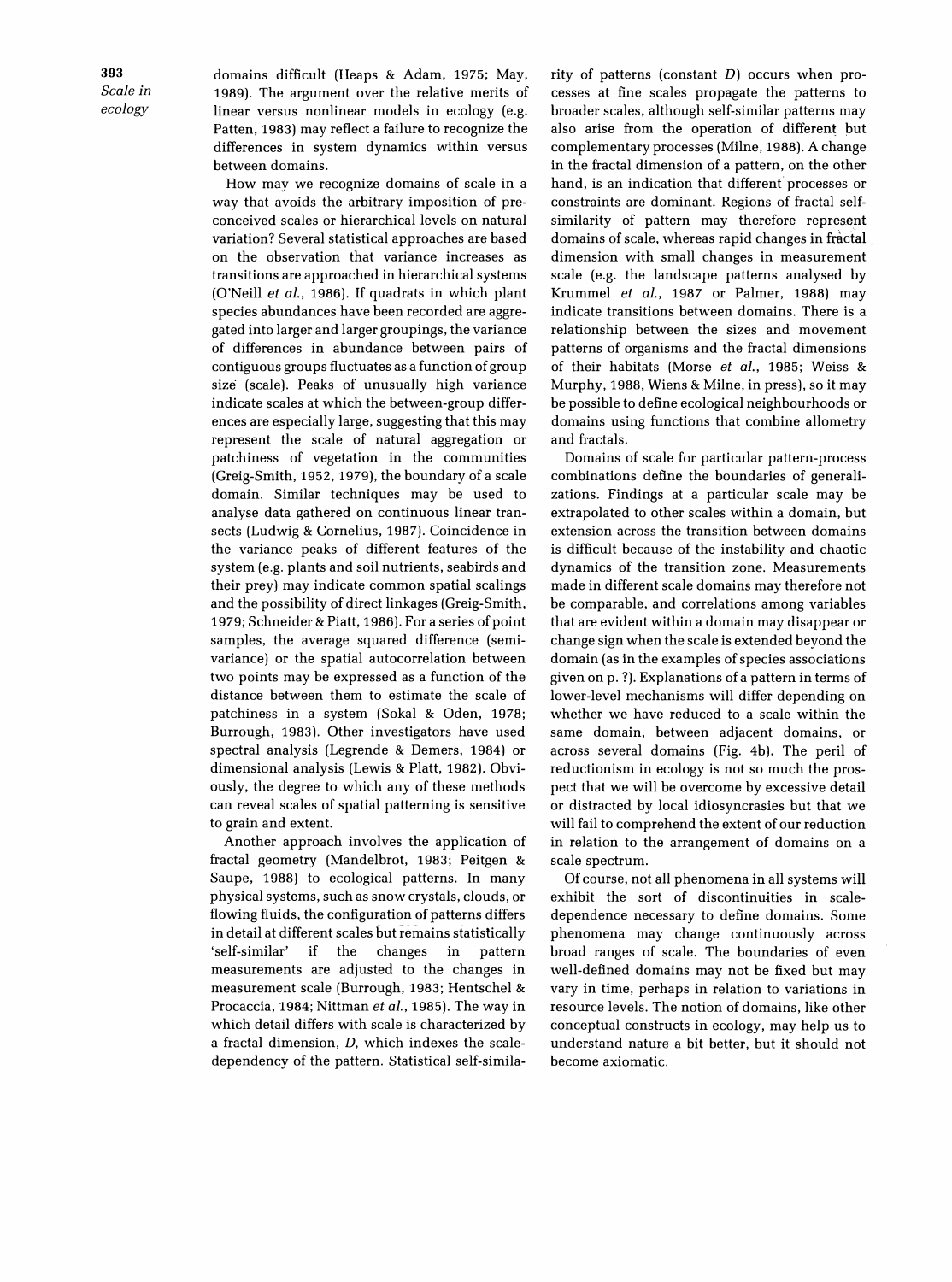**J.** *A. Wiens* 

**394** *Developing a 'science of scale' in ecology* 

Recently, Meentemeyer & Box (1987) have called for the development of a 'science of scale' in ecology, in which scale is included as an explicitly stated variable in the analysis. I think that we must go further, to consider scaling issues as a *primary focus* of research efforts. Instead of asking how our results vary as a function of scale, we should begin to search for consistent patterns in these scaling effects. How does heterogeneity affect the size of scale domains? Are the ecological neighbourhoods of organisms in high-contrast landscapes scaled differently from those in areas where the patch boundaries are more gradual? Are there regularities in the transitions between orderly and seemingly chaotic states of ecological systems with changes in scale, in a manner akin to turbulence in fluid flows? Do selective forces influence how organisms scale their environments, so that particular life-history traits are related to responses to particular scales of environmental patchiness? If one adjusts for the size differences between organisms such as a beetle and an antelope that occur in the same prairie, can they then be seen to respond to the patch or fractal structure of the 'landscapes' they occupy in the same way? Are differences between them interpretable in terms of differences in their physiology, reproductive biology, or social organization? Does the spatial heterogeneity of soil patterns at different scales have different effects on how forest ecosystems respond to climatic changes? Is the spread of disturbances a function of the fractal structure of landscapes? Does nutrient redistribution among patches at fine scales lead to instability or stability of nutrient dynamics at broader scales?

To address such questions, we must expand and sharpen the ways we think about scaling. Our ability to detect environmental heterogeneity, for example, depends on the scale of our measurements, whereas the ability of organisms to respond to such patchiness depends on how they scale the environment. Proper analysis requires that the scale of our measurements and that of the organisms' responses fall within the same domain. Because of this, however, the 'proper' scale of investigation is usually not immediately apparent. Moreover, the ecological dynamics within a domain are not closed to the influences of factors at finer or broader domains; they are just different. Ecologists therefore need to adopt a multiscale perspective (Legrende & Demers, 1984; Clark, 1985; Wiens *et al.,* 1986a; Blondel, 1987; Addicott *et al.,* 1987). Studies conducted at several scales or in which grain and extent are systematically varied independently of one another will provide a better resolution of domains, of patterns and their determinants, and of the interrelationships among scales.

We must also develop scaling theory that generates testable hypotheses. One particular focus of such theory must be on the linkages between domains of scale. Our ability to arrange scales in hierarchies does not mean that we understand how to translate pattern-process relationships across the nonlinear spaces between domains of scale, yet we recognize such linkages when we speak of the constraining effects of hierarchical levels on one another or comment on the openness of ecological systems. Perhaps there is a small set of algorithms that can serve to translate across scales. Discovering them requires that we first recognize that ecological patterns and processes are scale-dependent, that this scaledependency differs for different ecological systems and for different questions that we ask of them, that ecological dynamics and relationships may be well-behaved and orderly within domains of scale but differ from one domain to another and become seemingly chaotic at the boundaries of these domains, and that an arbitrary choice of scales of investigation will do relatively little to define these scaling relationships.

#### **Acknowledgments**

A Katharine P. Douglass Distinguished Lectureship at Rocky Mountain Biological Laboratory provided the atmosphere and the impetus to focus my thinking about scaling, and I thank the staff of the laboratory for their hospitality and Mrs Douglass for endowing the lectureship. Paul Dayton, Kim Hammond, Victor Jaramillo, Natasha Kotliar, Bruce Milne, Bob O'Neill, Eric Peters, LeRoy Poff, Rick Redak, Bill Reiners, David Schimel, Dick Tracy, Monica Turner, James Ward, and Greg Zimmerman commented on the manuscript and agreed on almost nothing. Si Levin, Bob May, Bruce Milne, and Bob O'Neill shared unpublished manuscripts. Ward Watt provided useful editorial suggestions. My investigations of ecological scaling are supported by the United States National Science Foundation (BSR-8805829) and Department of Energy (DE-FG02-88ER60715).

#### **References**

Addicott, J.F., Aho, J.M., Antolin, M.F., Padilla, M.F.,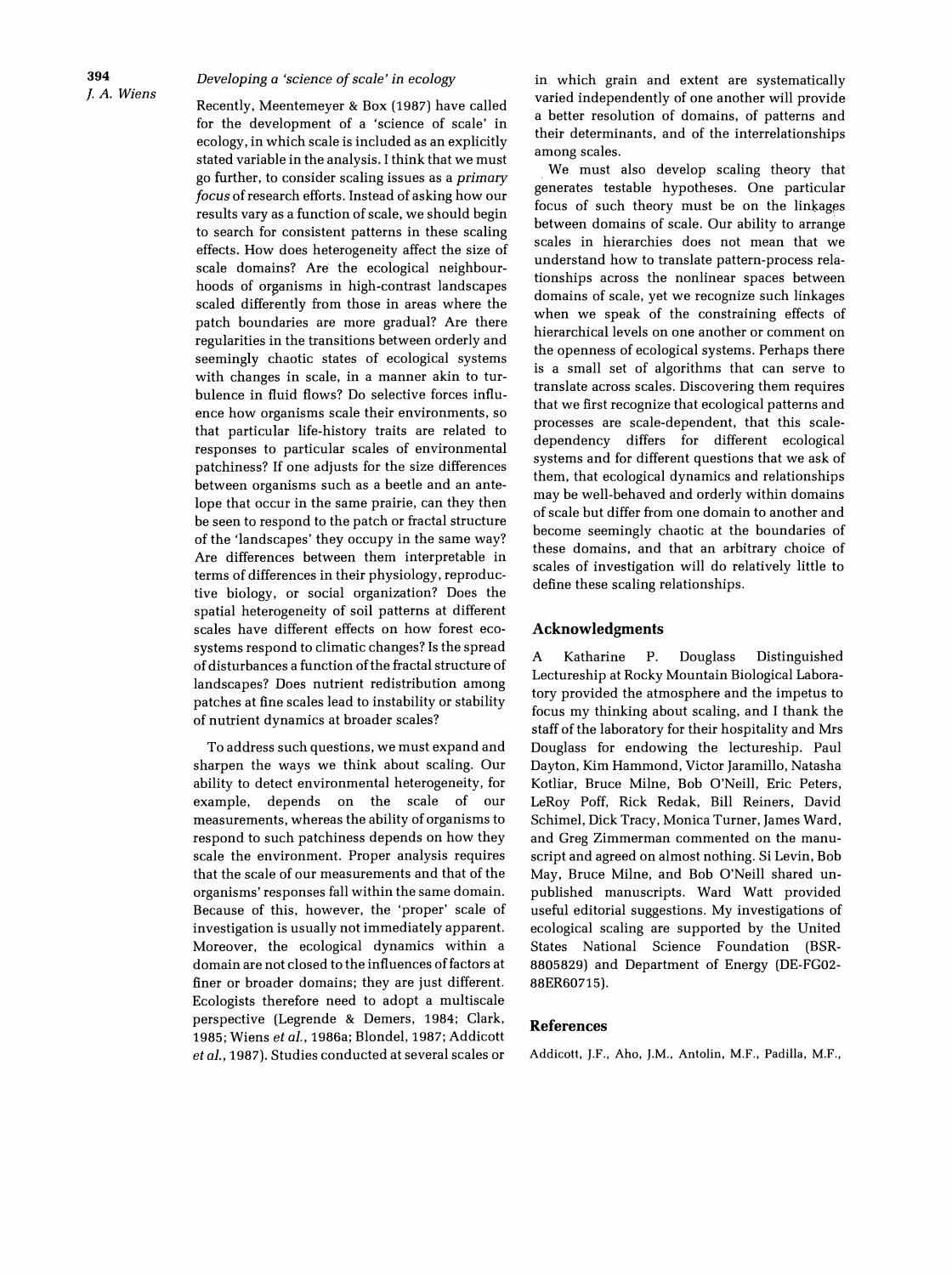*395 Scale in ecology* 

Richardson, J.S. & Soluk, D.A. (1987) Ecological neighborhoods: scaling environmental patterns. Oikos, **49,**  340-346.

- Ahnert, F. (1987) Process-response models of denudation at different spatial scales. Catena Supplement, 10, 31-50.
- Allen, T.F.H. & Starr, T.B. (1982) Hierarchy: Perspectives for Ecological Complexity. University of Chicago Press, Chicago.
- Anderson, G.R.V., Ehrlich, A.H., Ehrlich, P.R., Roughgarden, J.D., Russell, B.C. & Talbot, F.H. (1981) The community structure of coral reef fishes. American Naturalist, **117,**476-495.
- Barbosa, P. & Schultz, J.C. (1987) Insect Outbreaks. Academic Press, New York.
- Beals, E.W. (1973) Ordination: mathematical elegance and ecological naivete. Journal of Ecology, 61, 23-36.
- Blondel, J. (1987) From biogeography to life history theory: a multithematic approach illustrated by the biogeography of vertebrates. Journal of Biogeography, 14,405-422.
- Brown, J.H. (1984) On the relationship between abundance and distribution of species. American Naturalist, **124,**255-279.
- Burrough, P.A. (1983) Multiscale sources of spatial variation in soil. I. The application of fractal concepts to nested levels of soil variation. Journal of Soil Science, **34,**577-597.
- Calder, W.A. III (1984) Size, Function, and Life History. Harvard University Press, Cambridge, Massachusetts.
- Carpenter, S.R. (1988) Transmission of variance through lake food webs. In Complex Interactions in Lake Communities (ed. S.R. Carpenter), pp. 119-135. Springer-Verlag, New York.
- Carpenter, S.R. & Kitchell, J.F. (1987) The temporal scale of variance in limnetic primary production. American Naturalist, **129,**417-433.
- Chesson, P.L. & Case, T.J. (1986) Overview: nonequilibrium community theories: chance, variability, history, and coexistence. In Community Ecology (ed. J. Diamond & T.J. Case), pp. 229-239. Harper & Row, New York.
- Clark, W.C. (1985) Scales of climate impacts. Climatic Change, 7, 5-27.
- Clarke, R.D. (1988) Chance and order in determining fish-species composition on small coral patches. Journo1 of Experimental Marine Biology and Ecology, **115,**  197-212.
- Cole, B.J. (1983) Assembly of mangrove ant communities: patterns of geographic distribution. Journal of Animal Ecology, **52,**339-348.
- Connell, J.H. (1980) Diversity and coevolution of competitors, or the ghost of competition past. Oikos, **35,**  131-138.
- Dagan, G. (1986) Statistical theory of groundwater flow and transport: pore to laboratory, laboratory to formation, and formation to regional scale. Water Resources Research, **22,**120s-134s.
- Dayton, P.K. & Tegner, M.J. (1984) The importance of scale in community ecology: a kelp forest example with terrestrial analogs. In *A* New Ecology. Novel Approaches to Interactive Systems (ed. P.W. Price, C.N. Slobodchikoff & W.S. Gaud), pp. 457-481. John Wiley & Sons, New York.
- DeAngelis, D.L. & Waterhouse, J.C. (1987) Equilibrium and nonequilibrium concepts in ecological models.

Ecological Monographs, **57,**1-2 1.

- Delcourt, H.R., Delcourt, P.A. & Webb, T. (1983) Dynamic plant ecology: the spectrum of vegetation change in space and time. Quartenary Science Review, **1,**153- 175.
- den Boer, P.J. (1981) On the survival of populations in a heterogeneous and variable environment. Oecologia, **50,**39-53.
- Denman, K.L. & Platt, T. (1975) Coherences in the horizontal distributions of phytoplankton and temperature in the upper ocean. Memoirs Societie Royal Science Liege (Series 6), 7, 19-36.
- Diamond, J.M. (1975) Assembly of species communities. In Ecology and Evolution of Communities (ed. M.L. Cody & J.M. Diamond), pp. 342-444. Harvard University Press, Cambridge, Massachusetts.
- Fahrig, L. & Paloheimo, J. (1988) Effect of spatial arrangement of habitat patches on local population size. Ecology, **69,**468-475.
- Feigenbaum, M. (1979) The universal metric properties of nonlinear transformations. Journal of Statistical Physics, **21,**669-706.
- Frost, T.M., DeAngelis, D.L., Bartell, S.M., Hall, D.J. & Hurlbert, S.H. (1988) Scale in the design and interpretation of aquatic community research. In Complex Interactions in Lake Communities (ed. S.R. Carpenter), pp. 229-258. Springer-Verlag, New York.
- Galzin, R. (1987) Structure of fish communities of French Polynesian coral reefs. I. Spatial scale. Marine Ecology -Progress Series, **41,**129-136.
- Giller, P.S. & Gee, J.H.R. (1987) The analysis of community organization: the influence of equilibrium, scale and terminology. In Organization of Communities Past and Present (ed. J.H.R. Gee & P.S. Giller), pp. 519-542. Blackwell Scientific Publications, Oxford.
- Gleick, J. (1987) Chaos: Making a New Science. Viking, New York.
- Gosz, J.R., Dahm, C.N. & Risser, P.G. (1988) Long-path FTIR measurement of atmospheric trace gas concentrations. Ecology, **69,**1326-1330.
- Gower, J.F.R., Denman, K.L. & Holyer, R.J. (1980) Phytoplankton patchiness indicates the fluctuation spectrum of mesoscale oceanic structure. Nature, **288,**  157-159.
- Grebogi, C., Ott, E. & Yorke, J.A. (1987) Chaos, strange attractors, and fractal basin boundaries in nonlinear dynamics. Science, **238,**632-638.
- Green, D.G., Bradbury, R.H. & Reichelt, R.E. (1987) Patterns of predictability in coral reef community structure. Coral Reefs, 6, 27-34.
- Greig-Smith, P. (1952) The use of random and contiguous quadrats in the study of the structure of plant communities. Annals of Botany, New Series, 16, 293-316.
- Greig-Smith, P. (1979) Pattern in vegetation. Journal of Ecology, **67,**755-779.
- Harper, J.L. (1977) Population Biology of Plants. Academic Press, New York.
- Haury, L.R., McGowan, J.A. & Wiebe, P.H. (1978) Patterns and processes in the time-space scales of plankton distribution. In Spatial Pattern in Plankton Communities (ed. J.H. Steele), pp. 277-327. Plenum, New York.
- Heaps, N.S. & Adam, Y.A. (1975) Non-linearities associated with physical and biochemical processes in the sea. In Modelling of Marine Ecosystems (ed. J.C.P. Nihoul), pp. 113-126. Elsevier, Amsterdam.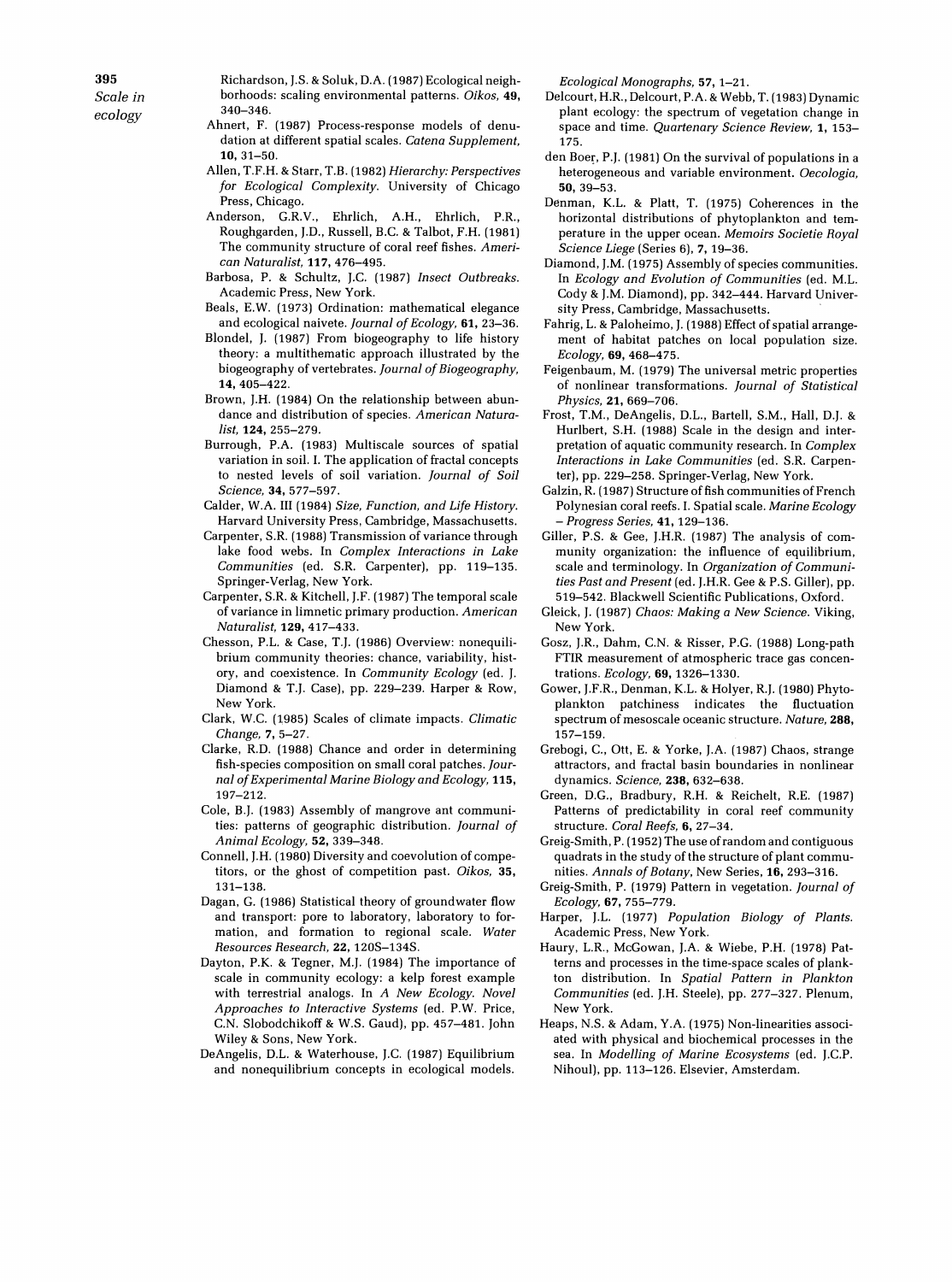- **396** Hengeveld, R. (1987) Scales of variation: their distribu-1. *A. Wiens* tion and ecological importance. Annales Zoologici Fennici, 24, 195-202.
	- Hentschel, H.G.E. & Procaccia, I. (1984) Relative diffusion in turbulent media: the fractal dimension of clouds. Physics Review A, 29, 1461-1470.
	- Hunt, G.L. Jr & Schneider, D.C. (1987) Scale-dependent processes in the physical and biological environment of marine birds. In Seabirds: Feeding Ecology and Role in Marine Ecosystems (ed. J.P. Croxall), pp. 7-41. Cambridge University Press, Cambridge.
	- Huston, M., DeAngelis, D. & Post, W. (1988) New computer models unify ecological theory. BioScience, 38,682-691.
	- Hutchinson, G.E. (1953) The concept of pattern in ecology. Proceedings of the National Academy of Science of the USA, 105, 1-12.
	- Hutchinson, G.E. (1965) The Ecological Theater and the Evolutionary Play. Yale University Press, New Haven, Connecticut.
	- Jarvis, P.G. & McNaughton, K.G. (1986) Stomatal control of transpiration: scaling up from leaf to region. Advances in Ecological Research, 15, 1-49.
	- Kareiva, P. & Andersen, M. (1988) Spatial aspects of species interactions: the wedding of models and experiments. In Community Ecology (ed. A. Hastings), pp. 38-54. Springer-Verlag, New York.
	- Kitchell, J.F., Bartell, S.M., Carpenter, S.R., Hall, D.J., McQueen, D.J., Neill, W.E., Scavia, D. & Werner, E.E. (1988) Epistemology, experiments, and pragmatism, In Complex Interactions in Lake Communities (ed. S.R. Carpenter), pp.263-280. Springer-Verlag, New York.
	- Krummel, J.R., Gardner, R.H., Sugihara, G., O'Neill, R.V. & Coleman, P.R. (1987) Landscape patterns in a disturbed environment. Oikos, 48, 321-324.
	- Legrende, L. & Demers, S. (1984) Towards dynamic biological oceanography and limnology. Canadian Journal of Fishery and Aquatic Science, 41, 2-19.
	- Lekan, J.F. & Wilson, R.E. (1978) Spatial variability of phytoplankton biomass in the surface waters of Long Island. Estuarine and Coastal Marine Science, **6,**  239-251.
	- Levin, S.A. (1989) Challenges in the development of a theory of ecosystem structure and function. In Perspectives in Ecologicol Theory (ed. J. Roughgarden, R.M. May & S.A. Levin), pp. 242-255. Princeton University Press, Princeton, N.J.
	- Lewis, M.R. & Platt, T. (1982) Scales of variation in estuarine ecosystems. In Estuarine Comparisons (ed. V.S. Kennedy), pp. 3-20. Academic Press, New York.
	- Ludwig, J.A. & Cornelius, J.M. (1987) Locating discontinuities along ecological gradients. Ecology, **68,** 448- 450.
	- MacArthur, R.H. & Levins, R. (1964) Competition, habitat selection, and character displacement in a patchy environment. Proceedings of the National Academy of Science of the USA, 51, 1207-1210.
	- Mandelbrot, B. (1983) The Fractal Geometry of Nature. W.H. Freeman & Company, San Francisco.
	- Marino, P.C. (1988) Coexistence on divided habitats: mosses in the family Splachnaceae. Annales Zoologici Fennici, 25, 89-98.
	- May, R.M. (1989) Levels of organization in ecology. In Ecological Concepts. The Contribution of Ecology to an Understanding of the Natural World. BES Sympo-

sium, No. 29, pp. 339-361. Blackwell Scientific Publications, Oxford.

- May, R.M. (1981) Modeling recolonization by neotropical migrants in habitats with changing patch structure, with notes on the age structure of populations. In Forest Island Dynamics in Man-dominated Landscapes (ed. R.L. Burgess & D.M. Sharpe), pp. 207-213. Springer-Verlag, New York.
- May, R.M. & Oster, G.F. (1976) Bifurcations and dynamic complexity in simple ecological models. American Naturalist, 110, 573-599.
- Meentemeyer, V. (1984) The geography of organic decomposition rates. Annals of the Association of American Geographers, 74, 551-560.
- Meentemeyer, V. & Box, E.O. (1987) Scale effects in landscape studies. In Landscape Heterogeneity and Disturbance (ed. M.G. Turner), pp. 15-34. Springer-Verlag, New York.
- Milne, B.T. (1988) Measuring the fractal geometry of landscapes. Applied Mathematics and Computation, 27, 67-79.
- Moloney, K.A. (1988) Fine-scale spatial and temporal variation in the demography of a perennial bunchgrass. Ecology, 69, 1588-1598.
- Morrison, G. & Barbosa, P. (1987) Spatial heterogeneity, population 'regulation' and local extinction in simulated host-parasitoid interactions. Oecologia, 73, 609- 614.
- Morse, D.R., Lawton, J.H., Dodson, M.M. & Williamson, M.H. (1985) Fractal dimension of vegetation and the distribution of arthropod body lengths. Nature, 314, 731-733.
- Nittman, J., Daccord, G. & Stanley, H.E. (1985) Fractal growth of viscous fingers: quantitative characterization of a fluid instability phenomenon. Nature, 314, 141-144.
- Noss, R.F. (1987) From plant communities to landscapes in conservation inventories: a look at the Nature Conservancy (USA). Biological Conservation, 41, 11-37.
- O'Connor, R.J. & Fuller, R.J. (1985) Bird population responses to habitat. In Bird Census and Atlas Studies: Proceedings of the VII International Conference on Bird Census Work (ed. K. Taylor, R.J. Fuller, & P.C. Lack), pp. 197-211. British Trust for Ornithology, Tring, England.
- Ogden, J.C. & Ebersole, J.P. (1981) Scale and community structure of coral reef fishes: a long term study of a large artificial reef. Marine Ecology - Progress Series, 4,97-104.
- O'Neill, R.V., DeAngelis, D.L., Waide, J.B. & Allen, T.F.H. (1986) A Hierarchical Concept of Ecosystems. Princeton University Press, Princeton, N.J.
- O'Neill, R.V., Milne, B.T., Turner, M.G. & Gardner, R.H. (1988) Resource utilization scales and landscape patterns. Landscape Ecology, 2, 63-69.
- Opdam, P., Rijsdijk, G. & Hustings, F. (1985) Bird communities in small woods in an agricultural landscape: effects of area and isolation. Biological Conservation, 34, 333-352.
- Orbach, R. (1986) Dynamics of fractal networks. Science, 231, 814-819.
- Palmer, M.W. (1988) Fractal geometry: a tool for describing spatial patterns of plant communities. Vegetation, 75,91-102.
- Patten, B.C. (1983) Linearity enigmas in ecology. Ecolo-